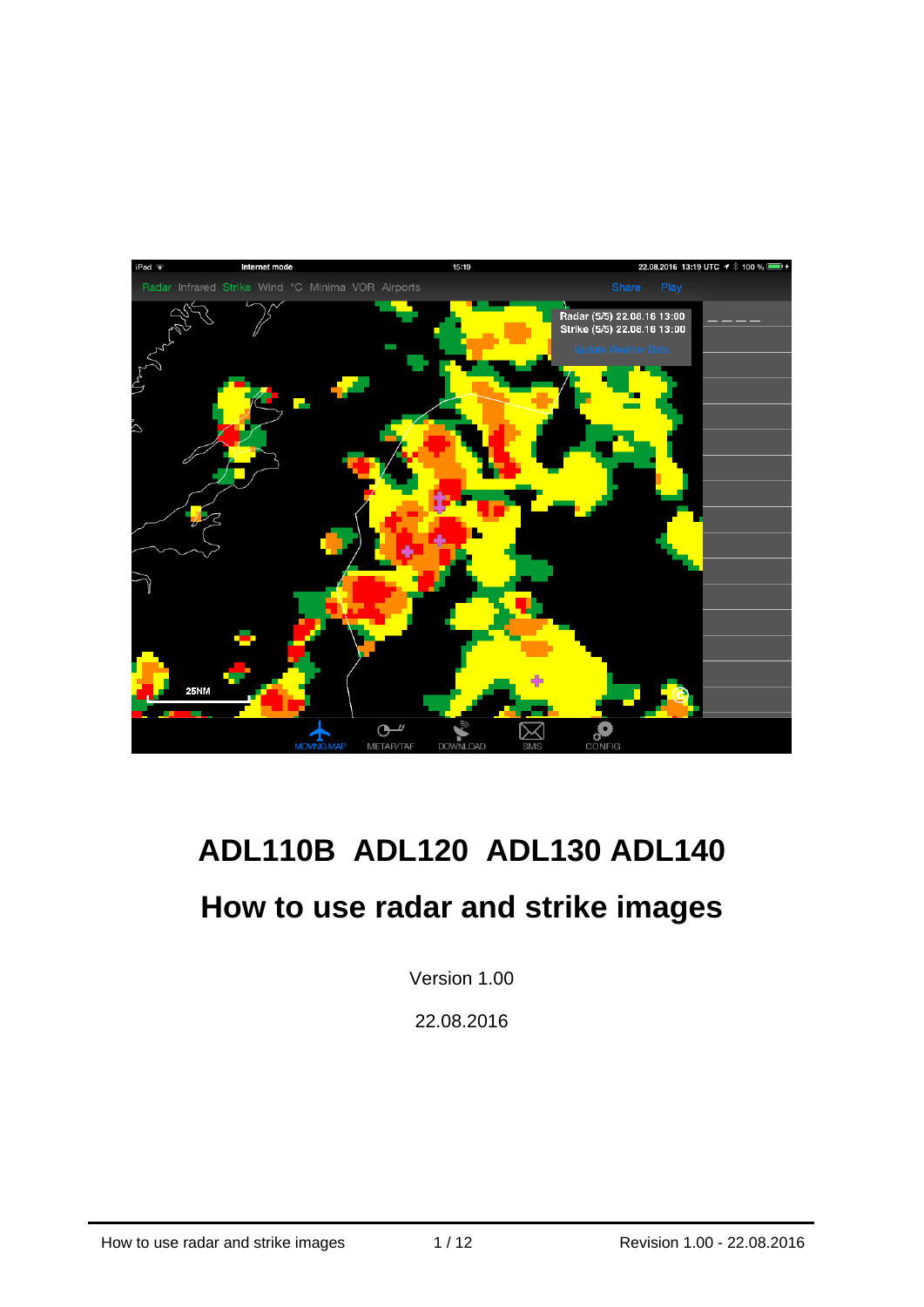**WARNING: Like any information of the ADL in flight weather system radar and strike images are for situational awareness only. Pilots shall not use the ADL system as primary mean of weather avoidance. Please use good judgement and common sense in all your weather avoidance decisions.** 

#### **1 General Description Radar Maps**

Ground based weather radar images combine the data from many local radar sites into one composite image. Each radar site operates rotating radar which emits electromagnetic radiation and detects the part of the radiation which is reflected back to the antenna. Such reflection occurs at particles in the atmosphere. Most of the time these particles are water droplets, ice or snow crystals. Those are the wanted returns giving information about the weather.

But one must keep in mind that other objects might also produce radar returns. This could be flocks of birds, sand particles in the atmosphere or big structures like ocean ships. Usually the radar operator tries to filter fixed known objects in the vicinity of his antenna like mountains, high buildings etc. Due to the difficulties and high expenses associated with the operation of a radar antenna most are run by the national weather services only. Thus, most of the radar data available on the ADL system is the same as used by other systems. Only the processing, filtering etc. is different.

Please also note that radar technology only detects water droplets with a certain minimum size. Simple clouds, fog etc. will usually not be detected. Also very low weather obscured by terrain will not be detected if it is far away from the antenna. In addition the radar antenna will not be able to measure straight up. But this is not a big issue in the final image since most of the time a neighboring radar site will cover this area with its beam.

Radar antennas are usually operated on land only. So taking into account a maximum range of about 240 kilometers only coastal waters will be covered. There is no radar coverage on the ocean and all weather systems pretending such coverage are in fact using inferior satellite based data, predictions etc.

So why do we use radar data in aviation? In fact the presence of big water droplets in the atmosphere in itself is no hazard for a properly equipped aircraft. But the area with such big water drops usually correlates with the areas of strong vertical movement in convective weather. Those are the areas with strong turbulence which is the main flight hazard we try to avoid. So avoiding the radar returns proves to be a good strategy to avoid unpleasant and dangerous turbulence.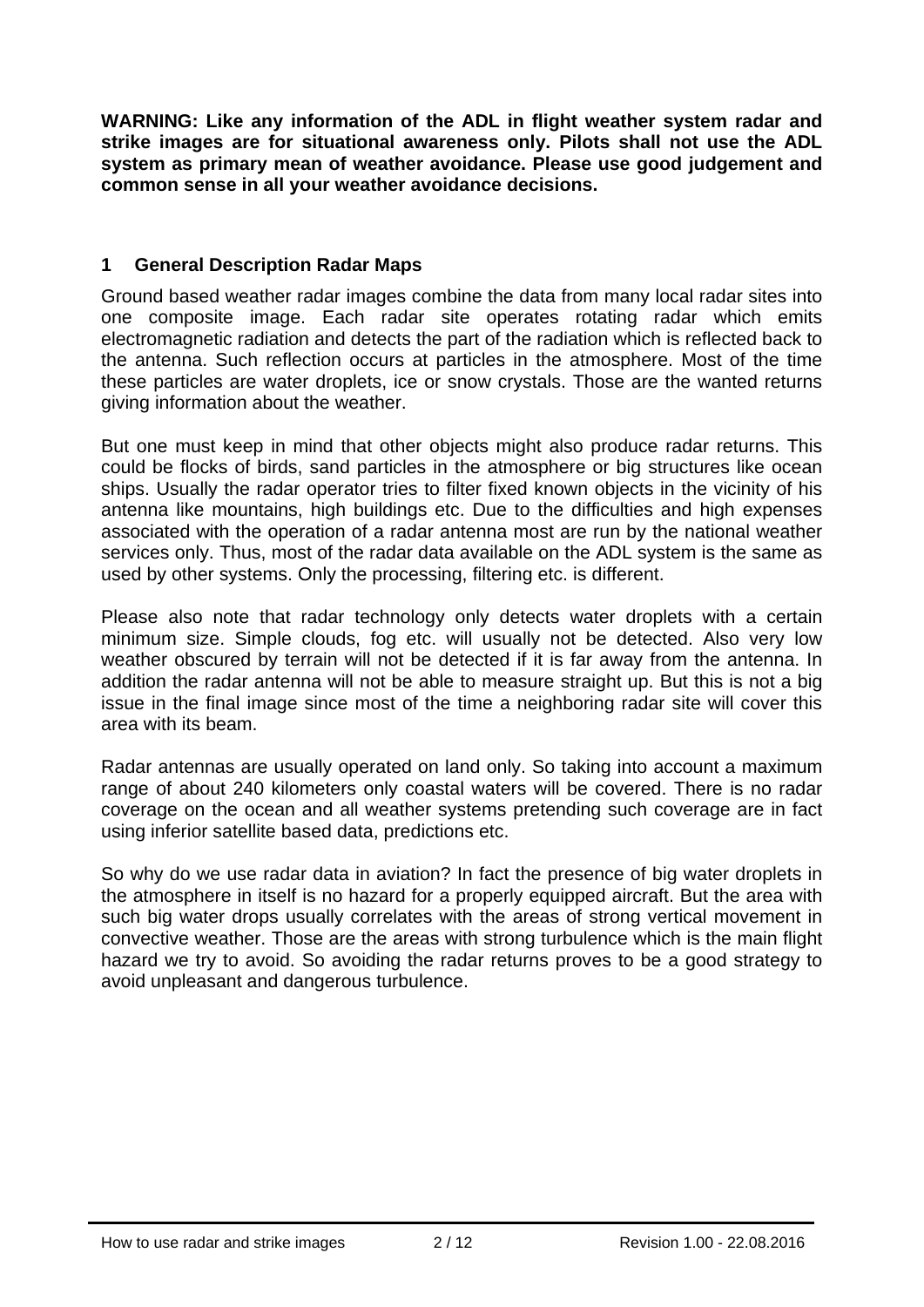#### **2 Limitations of radar maps**

While data link radar images are a very powerful tool there are some important limitations:

- Weather detection can be obscured by terrain or obstacles next to the radar antenna
- The radar data might be false due to display or processing errors
- The radar data will always be delayed as the data have to be measured by the antenna, processed, transmitted to the aircraft and displayed. So the information visible in flight represents the situation at a certain point in the past. Especially convective weather could have changed significantly in the meantime.
- Clear air turbulence can not be detected by current weather radar
- Radar images usually give no indication of the vertical extend of the detected echoes. Only in some cases this information can be deducted using other technologies like infrared images etc.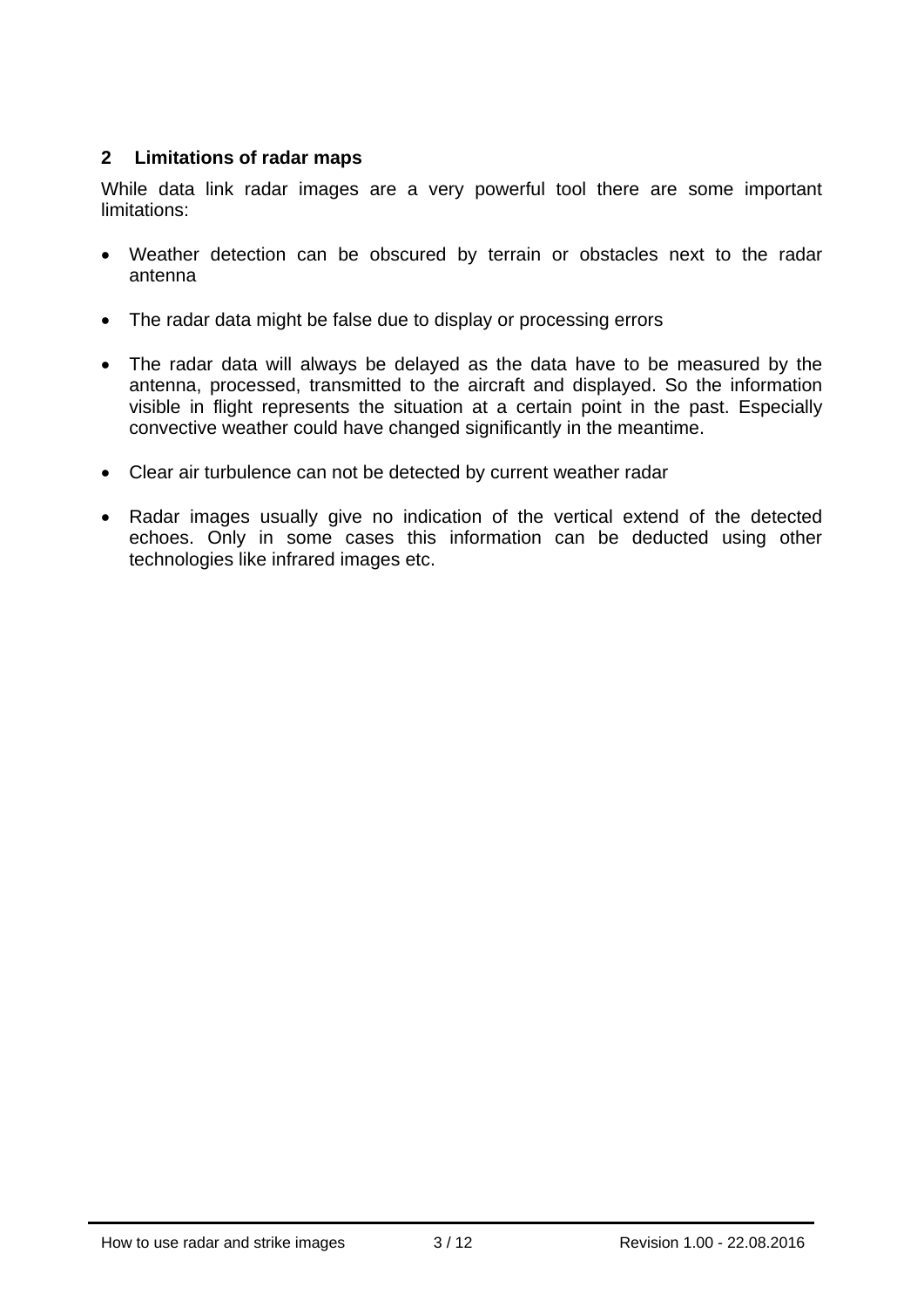#### **3 Which radar scale does the ADL system use?**

| Transparent / background map -> outside coverage area    |
|----------------------------------------------------------|
| No radar echos but in coverage area                      |
| Light echos / typical precipitation 0,2-2,0 mm/h         |
| Moderate echos / typical precipitation 2-10 mm/h         |
| Heavy echos / typical precipitation 10-30 mm/h           |
| Very heavy echos / typical precipitation 30 or more mm/h |

Please note that we try our best to calibrate the different national radar sources in order to get a uniform image. But nevertheless there might still be differences in the calibration. We do know that Italian radar underestimates the returns while Norwegian radar tends to overestimate the echoes.

The following map shows a typical radar map containing all available colours except the transparent background "colour".

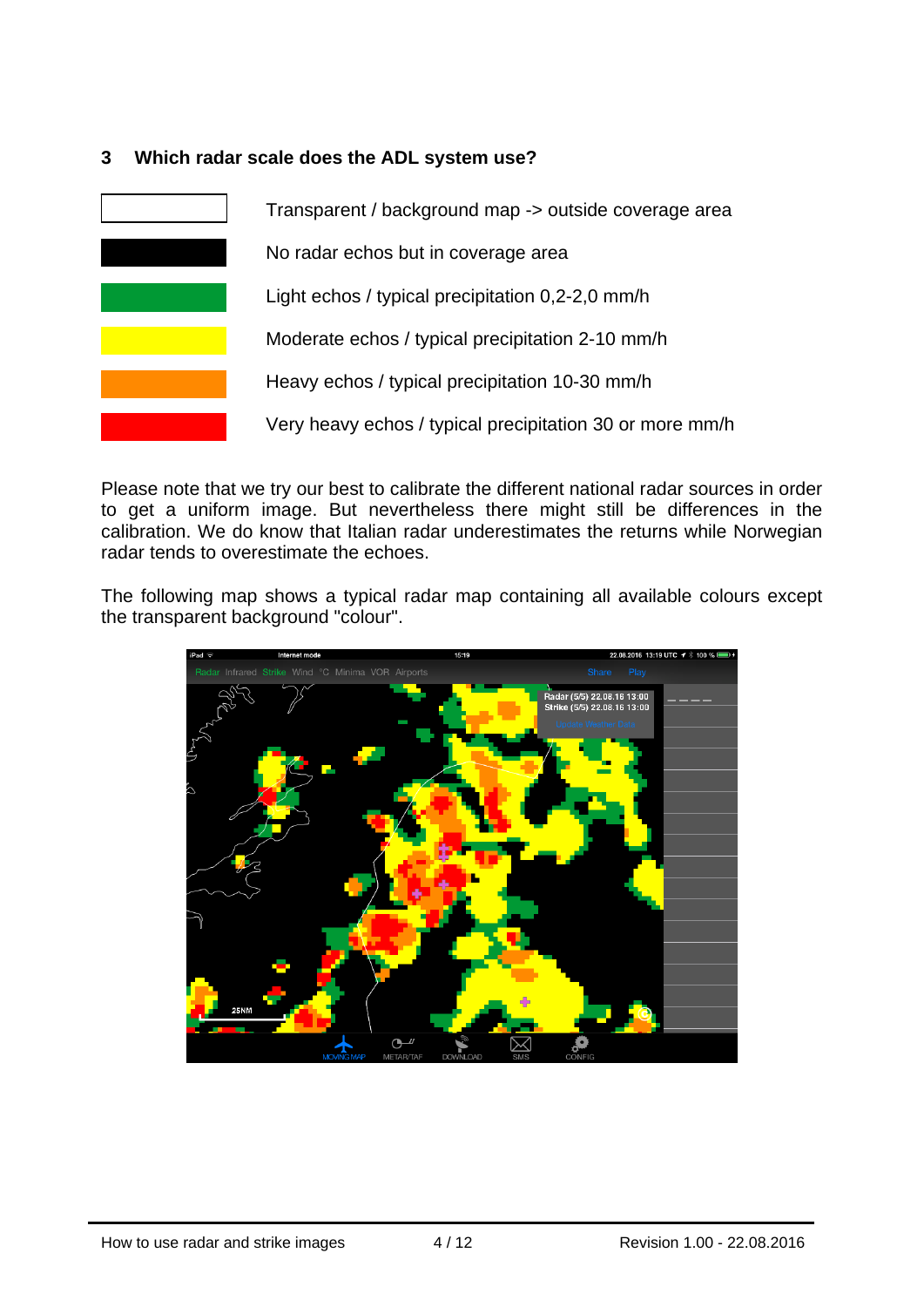#### **4 General description strike maps**

In addition to the radar maps the ADL system can display lightning strike maps. The strikes are detected by a ground based networks of radio detectors. Due to triangulation this network is able to determine the location of the individual strikes very precisely while classical on board detectors operate with a much bigger error. Cloud to ground and cloud to cloud discharges are detected. In contrast to radar technology different strike data providers exist and we currently cooperate with nowcast for European strike data.

Strikes are shown as magenta crosses on the moving map. One cross indicates one or more strikes at this location in the last 15 minutes before the timestamp. European strike data is updated every 15 minutes in sync with radar data.



The following images shows an area of intensive strike activity:

# **5 Limitations of strike maps**

Due to the superior range of the detectors compared to radar technology strike data is available far beyond typical radar coverage. But nevertheless there are some limitations:

- The radar data might be false due to display or processing errors
- The strike data will always be delayed as the data has to be collected by the antenna, processed, transmitted to the aircraft and displayed. So the information visible in flight represents the situation at a certain point in the past. Especially convective weather could have changed significantly in the meantime.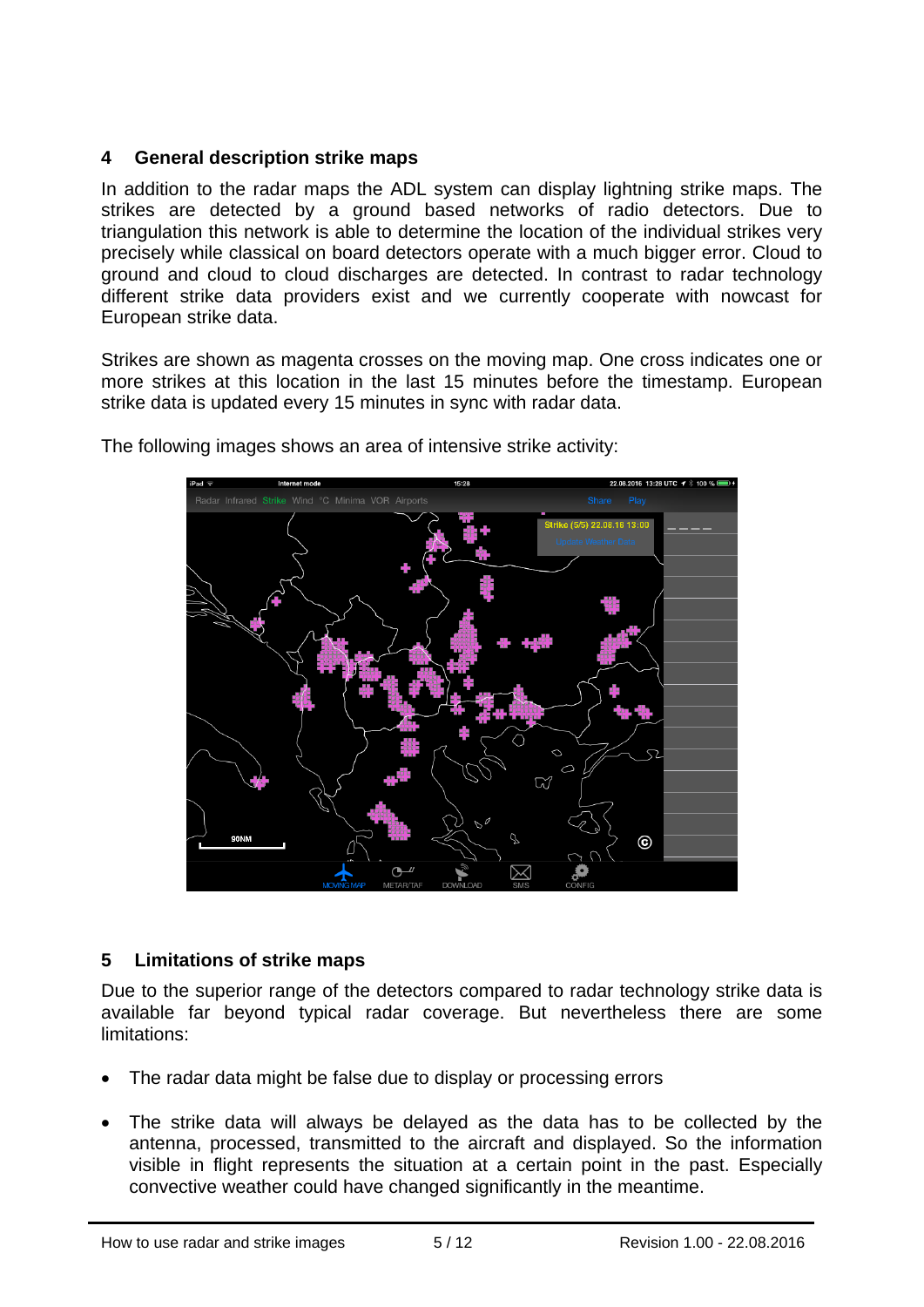• Not all hazardous weather phenomena also produce strikes. Strong convective weather can exist without any strike activity at all or strike activity could only begin in the mature stage of the convective cell.

#### **6 Coverage Area**

It is very important to distinguish between areas for which currently no weather data is available or downloaded and areas which for which data has been downloaded but not radar or strikes have been detected. The following images illustrate this difference:



Area outside radar coverage Area with radar coverage but without any echoes

ATTENTION: The current coverage of the strike data is only visible if radar and infrared images are turned off. Else only the magenta crosses for the strike events are visible but no coverage area.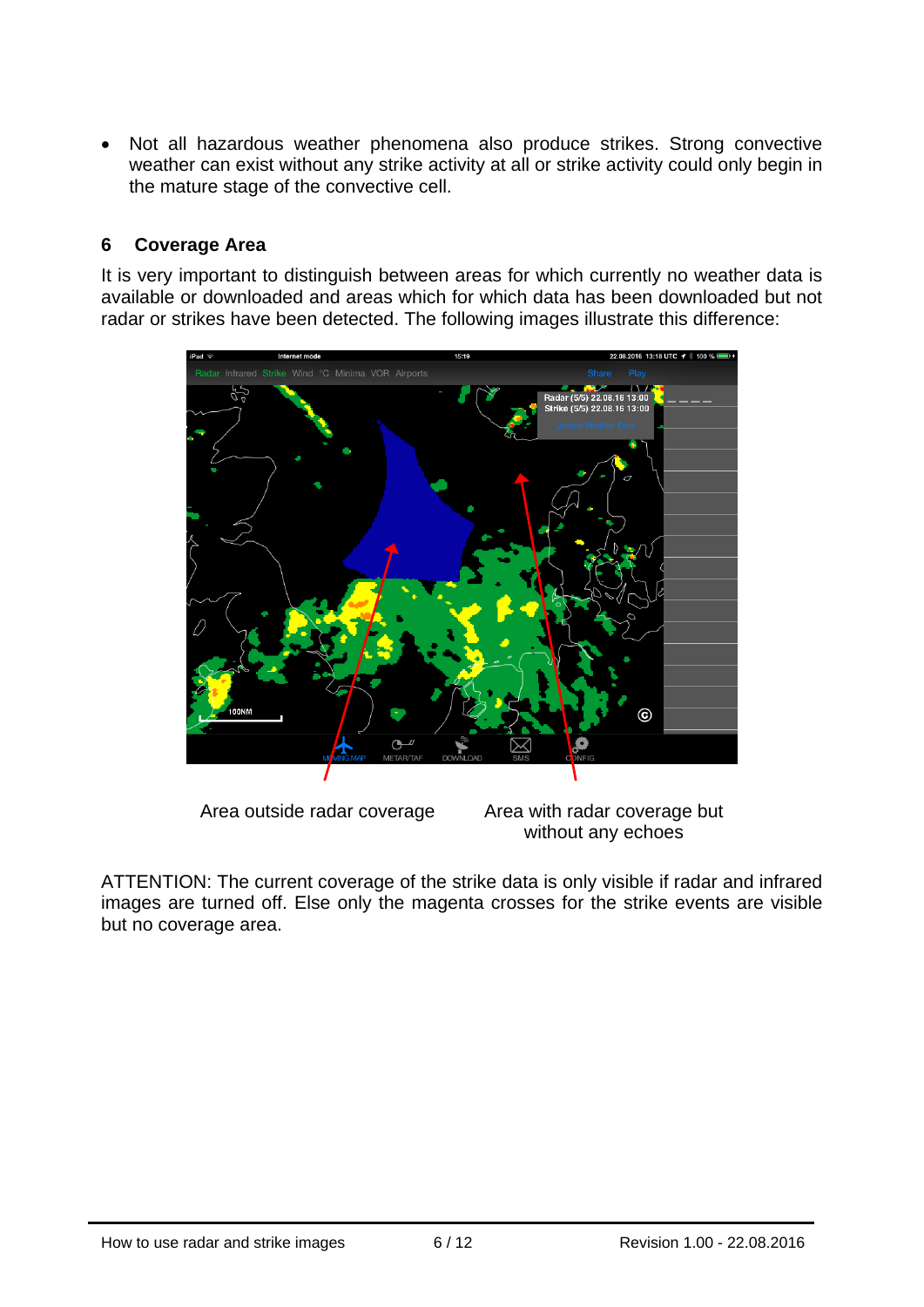## **7 Thunderstorms**

Thunderstorms show up very well on radar images. You will see orange and red cells surrounded by yellow and green areas. NEVER USE the ADL as your means of primary weather avoidance. We recommend to use good judgment and practice has shown that generously avoiding the thunderstorm system completely including the green areas often brings good results.

The following image shows three thunderstorm cells. The cells also show intense lightning collocated with the radar echoes.



Combining the radar with the strike images helps to verify that radar system is working properly. Strike data is processed separately except for the final display. So if the strikes line up with the radar data this is a good indication the whole system is working properly.

The final decision on how to avoid weather is up to the pilot in command but experience has shown that over flying the thunderstorm cells depicted in red and orange is not possible except in some jet aircraft under certain circumstances. In general lateral avoidance proves to work out best.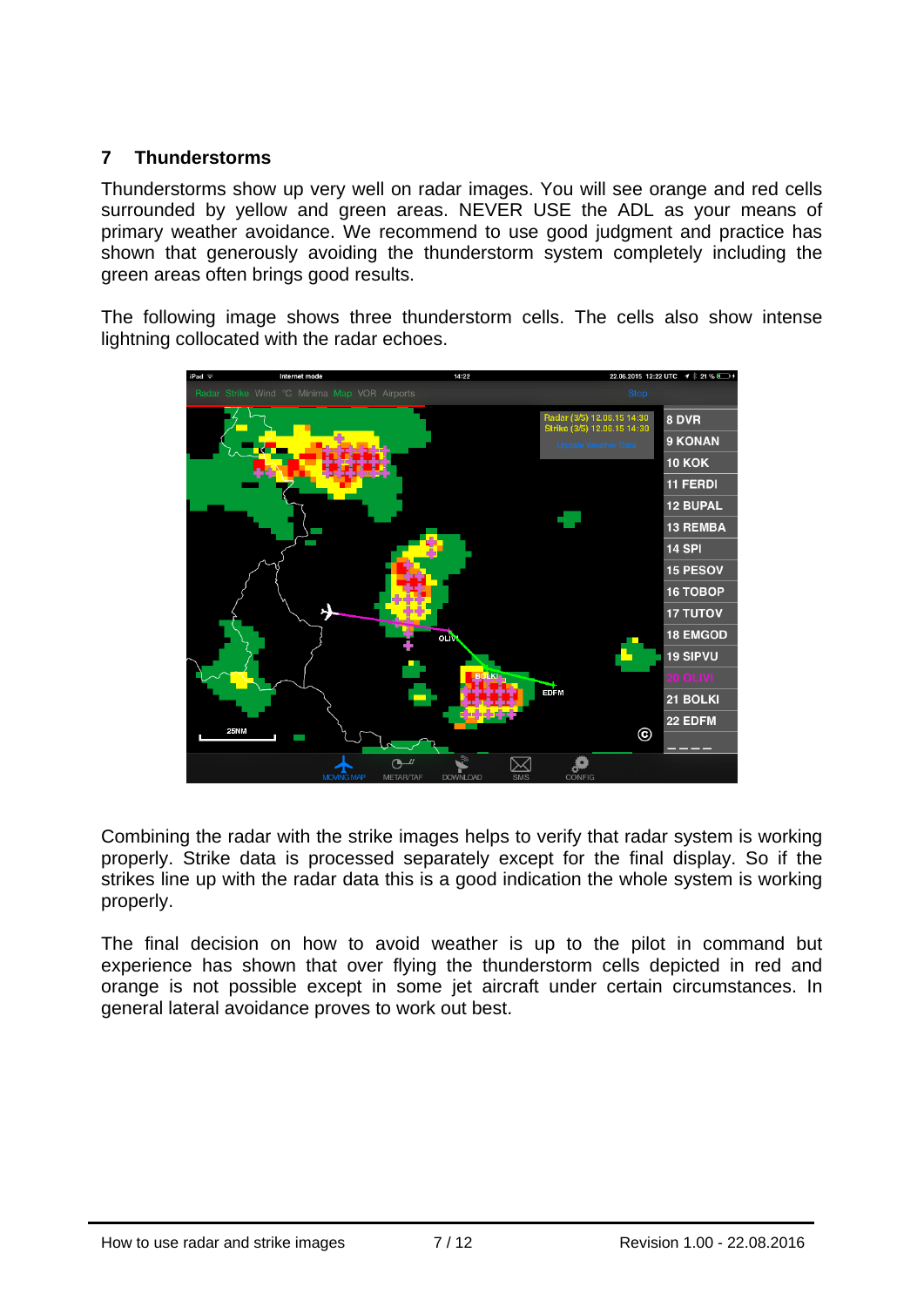#### **8 Frontal weather**

Radar will show frontal weather as long torn apart structures. Except in case of an extremely active cold front strikes will only be present in parts of the frontal area. Recognizing the full extend of a frontal area based on strike data alone is usually not possible.

Depending on aircraft type and equipment frontal weather can be over flown in visual meteorological conditions or the frontal area can be crossed. Practice has shown that aiming for the weakest part of the front on the radar image and then verifying the final path using on board radar or visual observations works out best. DO NOT cross frontal areas in instrumental meteorological conditions based on the ADL weather data system only.

The following image shows a front showing radar returns overlaid with infrared data showing how the front extends beyond the radar coverage area.

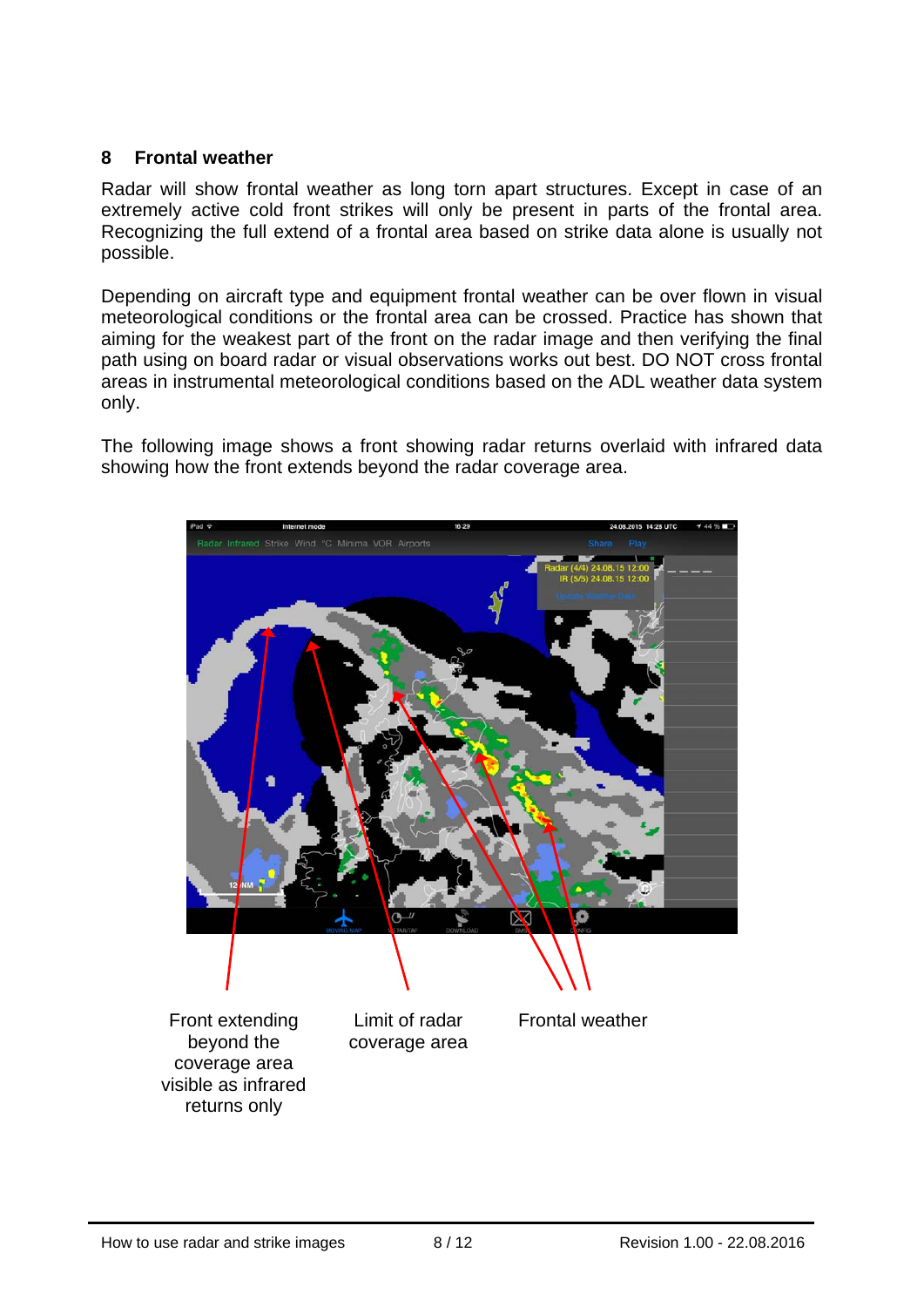#### **9 Rain and Snow Showers**

Rain and snow showers from low hanging clouds often produce only green echoes or when very low no echoes at all. The ADL system can help to distinguish between a shower and a massive rain system producing continuous rain. But this is an indication only. NEVER rely on the ADL system as primary means of landing weather information. Use the official METAR/TAF and ATIS broadcasts. Please note under certain circumstances it can be hard or impossible to distinguish between green areas with rain showers and areas with false radar returns around a radar antenna. Using the animation feature showing multiple radar images as a movie can help as the rain shower will usually move downwind while antenna noise will be stationary.

The following image shows green areas which are typical of rain or snow showers.

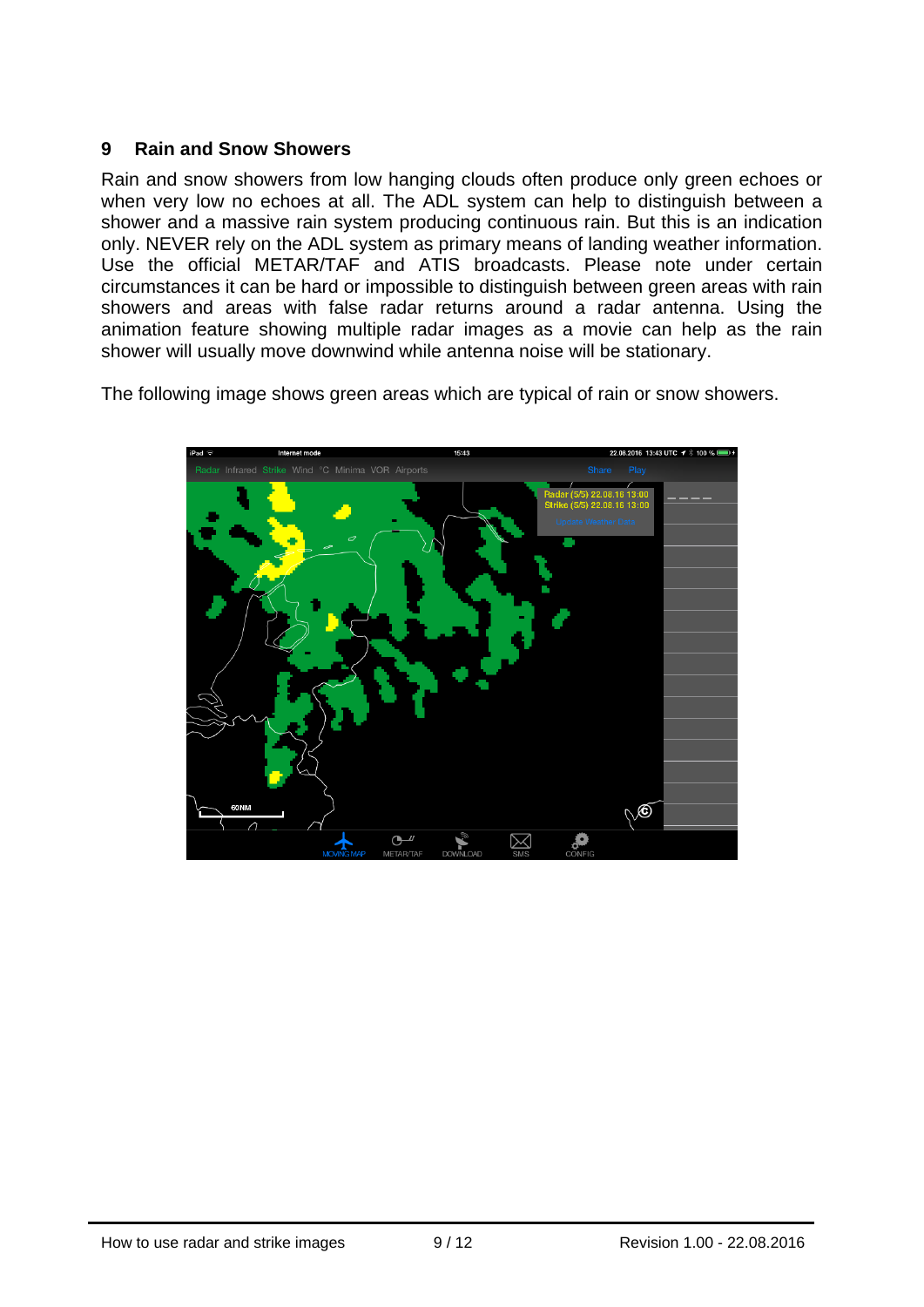#### **10 Animations**

The ADLConnect app is able to display multiple images as an animation. Watching the animation helps understanding in which direction the weather system is moving, if convective cells are getting bigger or smaller etc.

Whenever the app has got two or more images which are within one hour of each other the "Play" button will appear at the right top of the screen allowing to start the animation. A red line at the to of the screen will indicate which image sic currently shown in the sequence.

The following images who a five image animation for radar and strike data









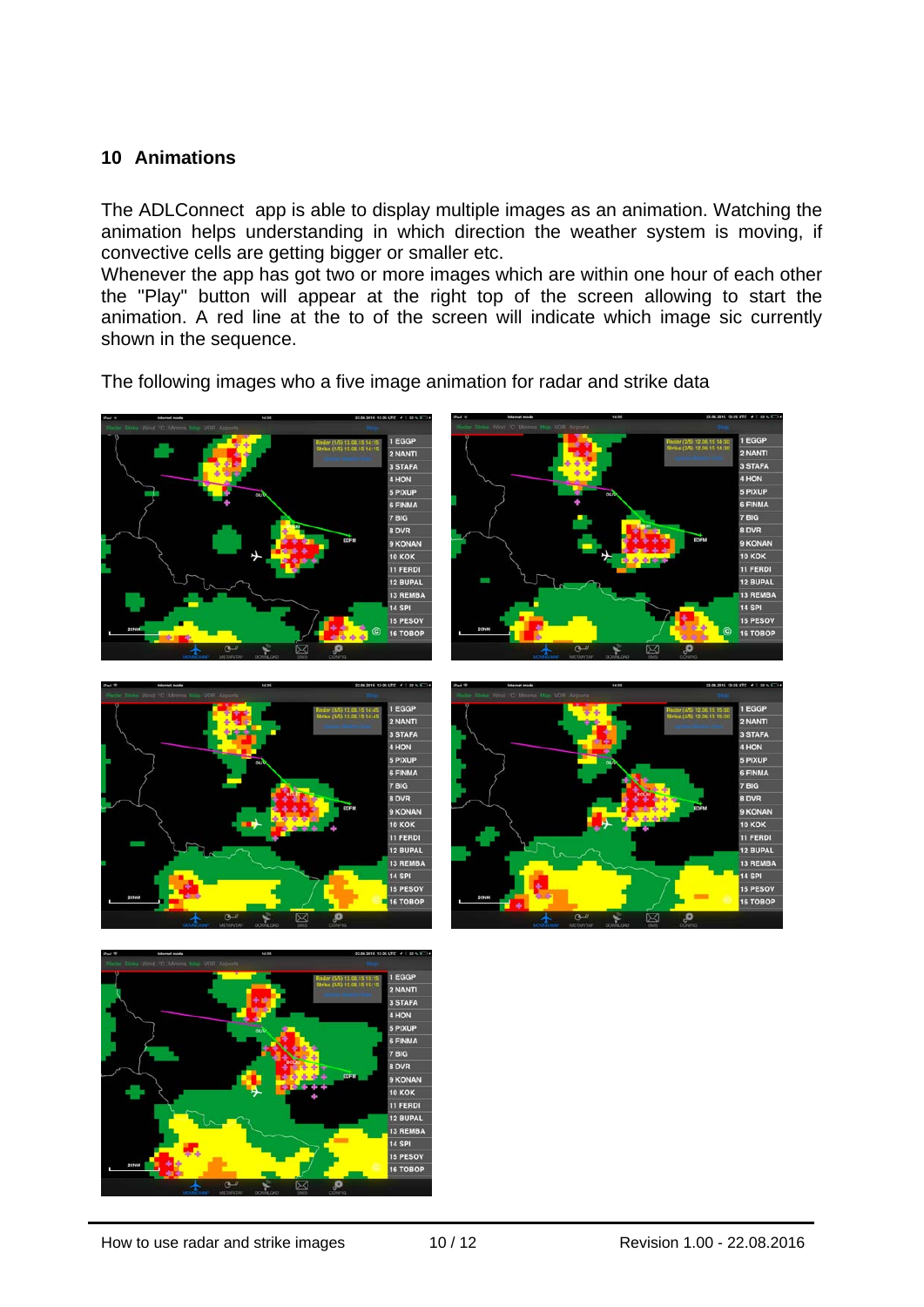## **11 Aircraft Icing**

Radar and strike images are not designed to avoid aircraft icing. We do know that serious icing hazards can exist in thunderstorm cells which can usually be seen on radar images. But super cooled water droplets causing dangerous icing can also exist in clouds which do not have droplets big enough to show up on the radar. Please use certified icing predictions to stay out of dangerous icing conditions if your aircraft is not equipped accordingly.

#### **12 Timestamps**

All radar and strike maps come with timestamps which are shown on the right top corner of the map. Before using the radar and strike maps please always take into account the timestamps. The timestamp of a map shows the timestamp of the latest meteorological information contained in the map. Due to measurement delays individual weather features can be older than the timestamp shown.

European radar and strike data is currently published with timestamps 0, 15, 30 and 45 minutes each hour. Due to processing this data is available each hour at 04, 19, 34 and 49. Thus, requesting new weather downloads at those four moments each hour is the most effective. When using the automatic download mode this is done automatically by the ASL system.

#### **13 On Board Radar**

The ADL system can not replace a certified on board radar system. The data gathered by an on board radar system is real time data while there is always some sort of delay when using data link weather. Practice has shown that data link weather is a powerful tool for situational awareness and for long range planning around weather system which are so far way that normal GA on board radar can not detect them. But short range navigation between dangerous convective cells requires on board radar.

#### **14 Disclaimer**

This document is supposed to give some insight how the ADL data link weather system works. But the final responsibility for safe flight is upon the pilot and command and his certified weather avoidance equipment. The ADL system is for situational awareness only. We are no certified meteorologist but IT people. So this document represents our personal opinion and experiences but is no official meteorological or pilot training publication.